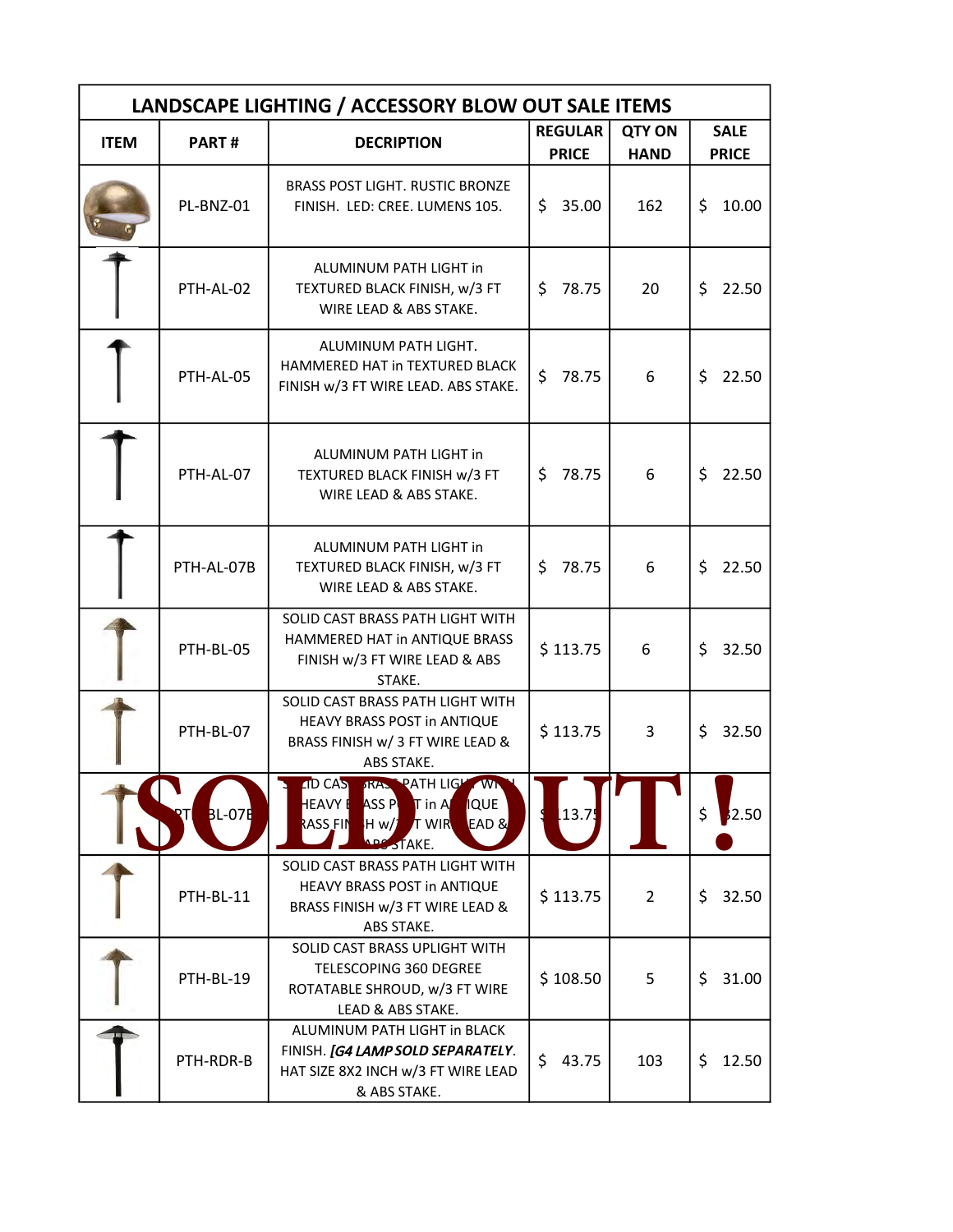| UPL-BLK-01        | ALUMINUM UPLIGHT in BLACK<br>FINISH. [MR16 LAMP SOLD<br>SEPARATELY] w/3 FT WIRE LEAD &<br>ABS STAKE.          | \$<br>45.00  | 8            | \$<br>9.50  |
|-------------------|---------------------------------------------------------------------------------------------------------------|--------------|--------------|-------------|
| UPL-BZN-01        | ALUMINUM UPLIGHT in BRONZE<br>FINISH [MR16 LAMP SOLD<br>SEPARATELY] 3 FT WIRE LEAD & ABS<br>STAKE.            | \$45.00      | 36           | \$<br>9.50  |
| <b>UPL-WL-104</b> | SOLID CAST BRASS UP LIGHT WITH<br>COMPOSITE COVER in ANTIQUE<br>BRASS FINISH w/3 FT WIRE LEAD<br>& ABS STAKE. | \$113.75     | $\mathbf{1}$ | \$<br>32.50 |
| UPL-WL-81         | SOLID CAST BRASS UP LIGHT in<br>ANTIQUE BRASS FINISH w/3 FT WIRE<br>LEAD & ABS STAKE.                         | \$.<br>78.75 | 9            | \$<br>22.50 |
| UPL-WL-90         | STAINLESS STEEL UP LIGHT in<br>STAINLESS FINISH w/3 FT WIRE<br>LEAD & ABS STAKE.                              | \$.<br>87.50 | 8            | \$<br>25.00 |
| UPL-WL-92         | STAINLESS STEEL UP LIGHT in<br>STAINLESS FINISH w/3 FT WIRE<br>LEAD & ABS STAKE.                              | \$91.00      | 3            | \$<br>26.00 |
| W-DIM-RF          | WIRELESS (RF) LED DIMMMER. 12-24<br>VDC LED. 150 FT RANGE REMOTE<br><b>CONTROL</b>                            | \$<br>75.00  | 166          | \$<br>24.50 |
| WIFI-DIM          | SINGLE COLOR WIFI LED<br><b>CONTROLLER</b>                                                                    | \$38.00      | 191          | \$12.00     |
| <b>WL-112-BR</b>  | SOLID CAST BRASS UP LIGHT WITH<br>COMPOSITE COVER in ANTIQUE<br>BRASS FINISH w/3 FT WIRE LEAD<br>& ABS STAKE. | \$119.00     | 6            | \$<br>34.00 |
| <b>WL-235</b>     | ABS COMPOSITE UP LIGHT in<br>BLACK FINISH w/3 FT WIRE<br>LEAD & ABS STAKE.                                    | \$115.00     | 3            | 30.00<br>\$ |
| <b>WL-435-BK</b>  | ABS COMPOSITE UP LIGHT in<br>BLACK FINISH w/3 FT WIRE<br>LEAD & ABS STAKE.                                    | \$126.00     | 4            | \$<br>36.00 |